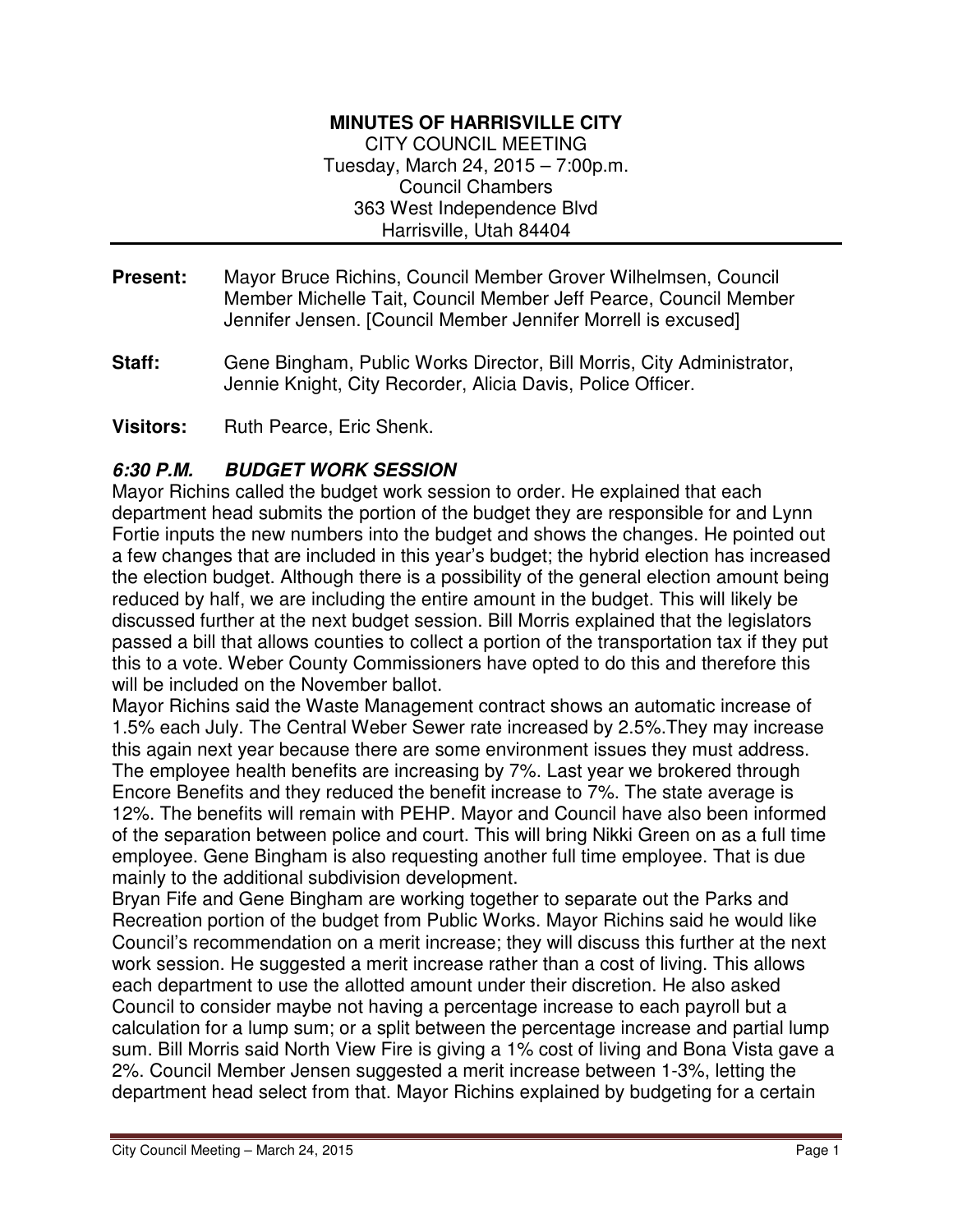percentage per employee this provides the pot for the department heads to pull from. He suggested Council take this under advisement and come back for future discussion. Mayor Richins pointed out revenues are coming in higher than expenditures. He said Lynn Fortie reported the new market in North Ogden is not really affecting our sales tax.

## **7:00 P.M. CITY COUNCIL MEETING**

#### **1. Call to Order.**

Mayor Richins called the meeting to order and welcomed all visitors. Mayor Richins excused Council Member Morrell.

## **2. Opening Ceremony.**

Council Member Wilhelmsen led the pledge of allegiance and conducted the opening ceremony.

## **3. Consent Items.**

**a.** Approve the minutes of March 10, 2015 as presented.

#### **MOTION: Council Member Tait motioned to approve the consent items of March 24, 2015 as presented. Council Member Wilhelmsen seconded the motion. All Council Members voted aye. Motion passed.**

## **4. Business Items.**

**a.** Discussion/possible action to approve 2015 Street Maintenance Projects. Gene Bingham explained he begins in January surveying the roads to see what streets need maintenance. He then puts this out to bid. He said we do not have a lot of big projects this year. He asked if Council had any questions. Council Member Tait asked which parts of the city will be done. Gene Bingham responded the slurry seal will be in a few older subdivisions and the brand new subdivisions, including the area where the new development is on West Harrisville Road. Council Member Jensen asked for clarification on the slurry seal. Gene Bingham gave a brief description of the slurry seal process. Council Member Jensen commented she received some complaints on this last year that this is messy and ugly. Gene Bingham said the only time they include the chip seal is in the high traffic areas. He said anytime they have seal coating it is less invasive. There are some new products coming out that may be used in the future. Bill Morris asked if this includes the onyx. Gene Bingham said there are different types of products available. He might experiment with these. He will likely include some of the new methods in the future. He was waiting until there were multiple providers; he does not like to bid to a one source provider. Bill Morris explained the 24 hour restrictions on the new process. Council Member Wilhelmsen said he feels Gene Bingham is doing a marvelous job and complemented Gene Bingham on the good road conditions. Gene Bingham said he tries to stay on top of this.

#### **MOTION: Council Member Jensen motioned to award the 2015 Street Maintenance Projects to Morgan Pavement Maintenance and Consolidated Paving**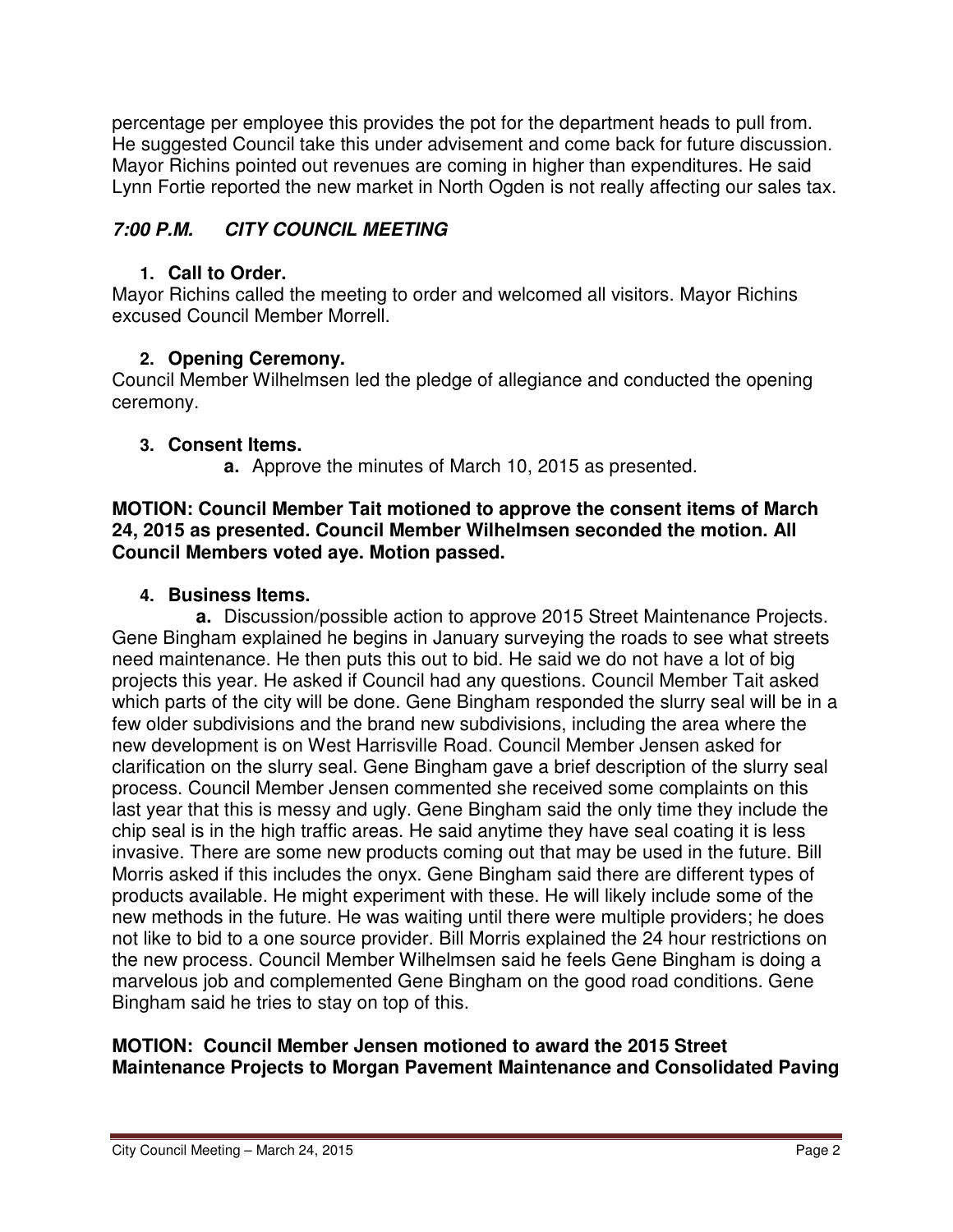**& Concrete in the amount of \$101,948.03. Council Member Pearce seconded the motion. A Roll Call vote was taken.** 

| <b>Council Member Wilhelmsen</b> | Yes |
|----------------------------------|-----|
| <b>Council Member Tait</b>       | Yes |
| <b>Council Member Pearce</b>     | Yes |
| <b>Council Member Jensen</b>     | Yes |

#### **Motion passed 4-0.**

**b.** Discussion/possible action to approve Harrisville City Ordinance 470; An Ordinance of Harrisville City, Utah, amending chapter 11.08 and Chapter 11.12 of the Land Use Ordinance adding additional uses; amending the official Zoning Map on certain property; severability; and providing an effective date.

Bill Morris explained the concept plan that is included in the packet that translates directly to the new zoning map. The LDS church has requested a rezone of this property proposing a cannery and meat packing plant that will become something like a welfare square concept. This was previously partially zoned commercial and then rezoned residential because of lack of water based on the pressurized requirements. The planning commission held a public hearing with no comments. Planning Commission gave their recommendation for approval.

Eric Shenk from the LDS church explained this is proposed to be a welfare square property. Council Member Tait asked about the meat packing plant expressing concern with odors. Mr. Shenk explained this is not a slaughter house just a packaging plant. The meat will be transported from Logan. The meat packing is currently being done in Utah County. Council Member Tait pointed out on the site plan where the canning and the meat packing are separate buildings. There will also be a Bishop's store house. They are also proposing to include a Distribution Center. Council Member WiIhelmsen asked what will become of the store house on  $17<sup>th</sup>$  street in Ogden. Mr. Shenk said everything is being relocated to this one location. Council Member Pearce asked what is being proposed for the south side. Mr. Shenk explained this will remain open or as the access is needed appropriate changes will be made. Bill Morris explained it will remain a parcel not approved for development. Once the zoning change is approved this will go back to Planning Commission for site plan approval. Mayor Richins explained where the proposed buildings are to be located. Bill Morris said the store house is not on the agenda to be rezoned. The Mayor and Council discussed the areas which will be affected. Council Member Jensen asked what will be next to the Bishop's store house. Mr. Shenk said this will be connected to LDS Family Services. He said the distribution center was brought up during the early stages of planning and they agreed to move this back into the area. They will be leaving the current parcel that includes the garden A-1 zone. Council Member Tait pointed out all of the access will be onto North Street. Bill said the main access will be through the current Deseret Industries access. Mr. Shenk said this is the plan for now. There is a future plan for an additional road. Council Member Wilhelmsen expressed concern with additional traffic at the intersection on Wall Avenue. Mr. Shenk said they have not looked into adding another access onto Wall.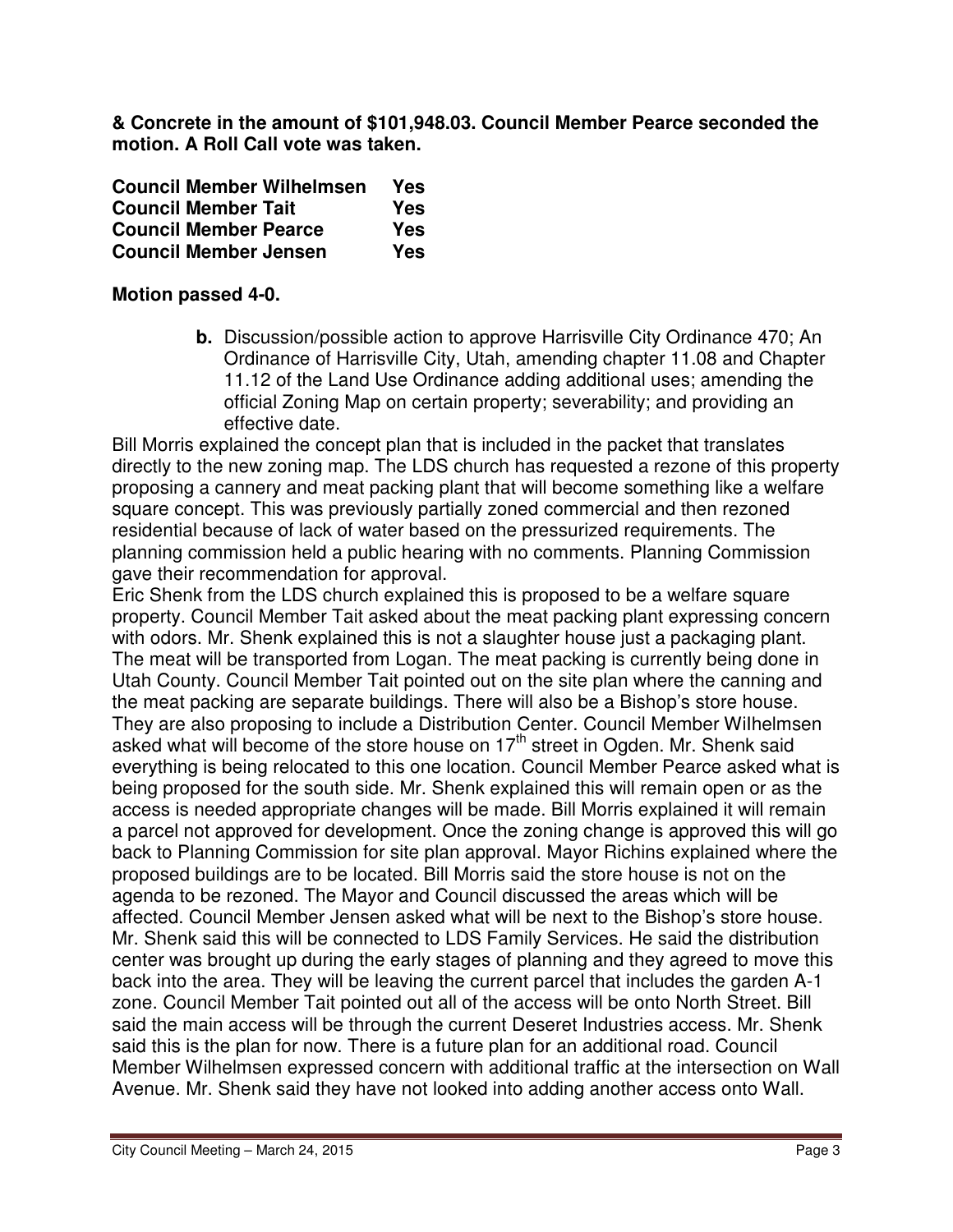Council Member Pearce explained that UDOT would not allow an additional access onto Wall when the original D.I. plan was approved. Council Member Tait said in her opinion there is not a lot of additional traffic in the current location on  $17<sup>th</sup>$  street.

**MOTION: Council Member Pearce motioned to approve Harrisville City Ordinance 470; An Ordinance of Harrisville City, Utah, amending chapter 11.08 and Chapter 11.12 of the Land Use Ordinance adding additional uses; amending the official Zoning Map on certain property; severability; and providing an effective date. Council Member Wilhelmsen seconded the motion. A Roll Call vote was taken.** 

| <b>Council Member Wilhelmsen</b> | Yes |
|----------------------------------|-----|
| <b>Council Member Tait</b>       | Yes |
| <b>Council Member Pearce</b>     | Yes |
| <b>Council Member Jensen</b>     | Yes |

#### **Motion passed 4-0.**

**a.** Discussion/possible action to approve Harrisville City Ordinance 471; An Ordinance of Harrisville City, Utah, amending the official General Plan Map for the City; severability; and providing an effective date.

Bill Morris said the general plan map has not been updated in a long time. Now is the time to update the general plan. He pointed out the increase in commercial along Highway 89. Also included is the strip by the proposed new city hall area; additionally there is some on Washington Blvd. This includes an open space conservation area where the wetland area is currently. The General Plan Map shows what can be zoned in the future. The retention basins are all being shown as open space.

Council Member Jensen expressed her concern with affecting home occupations in the area of Highway 89 and 2550 North. Mayor and Council discussed the potential impact on residents in the area. Bill Morris explained this will actually help any residents who would like to have businesses in this area.

Planning Commission held a public hearing with no comments. This came as a surprise because this is a big update; although the General Plan can be amended in the future. Council Member Wilhelmsen said he looks at some of the land locked areas that commercial zoning might offer options along the Highway 89 corridor. Bill Morris pointed out this will remain agricultural until the property owners want to change this. Bill Morris requested the City Engineer's office change the coloring to make the zoning more distinct.

**MOTION: Council Member Wilhelmsen motioned to approve Harrisville City Ordinance 471; An Ordinance of Harrisville City, Utah, amending the official General Plan Map for the City; severability; and providing an effective date. Council Member Jensen seconded the motion. A Roll Call vote was taken.** 

| <b>Council Member Wilhelmsen</b> | Yes |
|----------------------------------|-----|
| <b>Council Member Tait</b>       | Yes |
| <b>Council Member Pearce</b>     | Yes |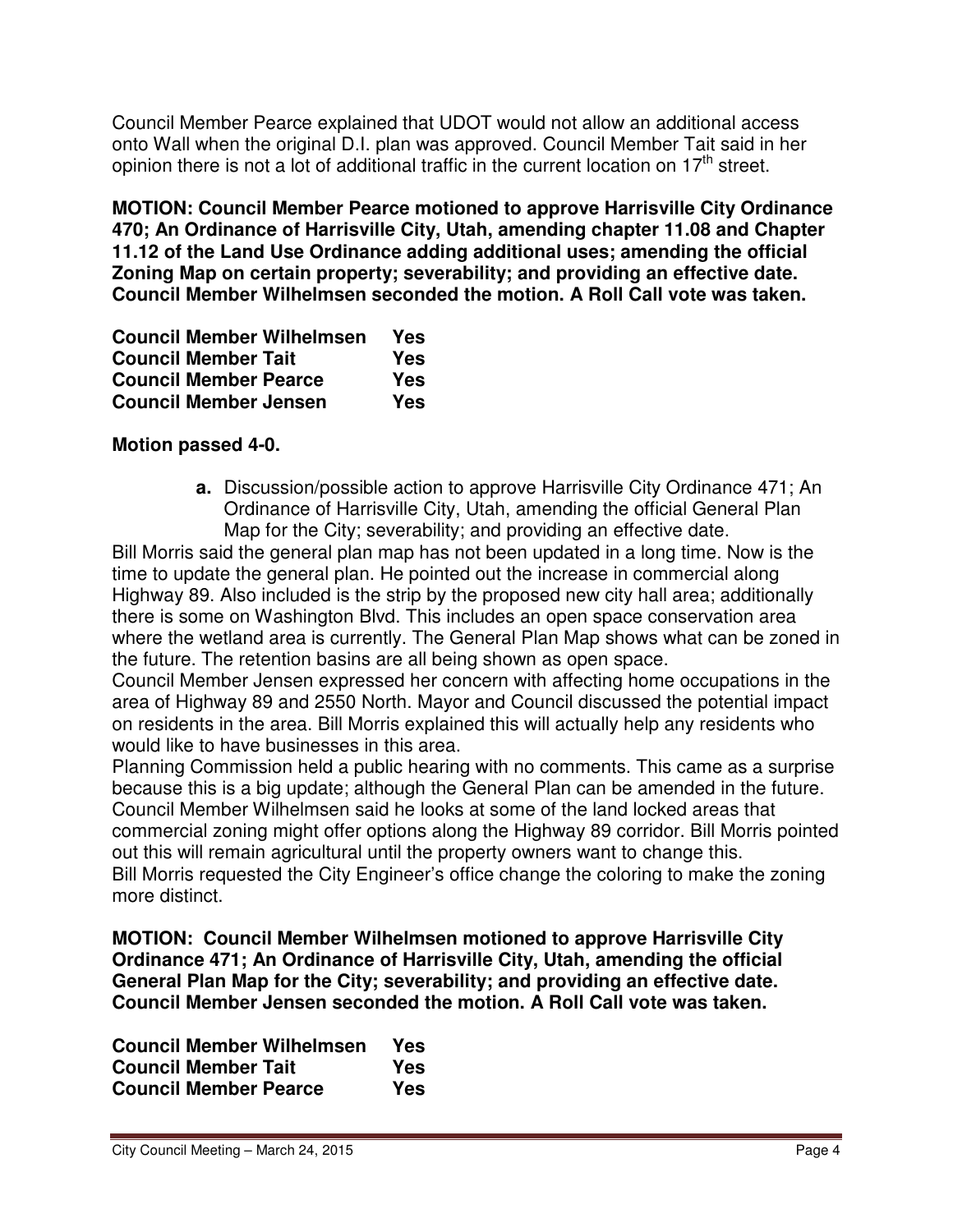#### **Motion passed 4-0.**

#### **5. Public Comments - (3 minute maximum)**

No public comments were offered.

### **6. Mayor/Council Follow-Up.**

Jennie Knight reported there is a need for transparency when city committees meet to make sure they are on record. She explained the easiest way to meet this need is to invite the committee members to attend the work session in conjunction to the regularly scheduled Council meeting so that the discussion is recorded and minutes are taken. Any time public funds are being spent there needs to be transparency to the public.

Council Member Jensen commented on the speed and driving concerns on her street. Mayor Richins and Bill Morris reported this has been discussed in staff meeting. Mayor and Council discussed the area and the patrol needs that are being met. The police are aware and patrolling this area regularly. Bill Morris said with Officer Davis in attendance the information will be sent around the police department.

Council Member Tait reported the youth city council met and got everything ready for the Easter egg hunt. Mayor and Council agreed to leave the advertisement on the marquee but not include it on Facebook.

#### **7. Adjourn.**

Mayor Richins motioned to adjourn at 7:52pm.

#### **8. Heritage Days Work Session.**

Mayor Richins called the work session to order. Council Member Jensen said the parade will be at 9:00am. Baby contest, kickball tournament and bingo will all start at 10am. Pat Young is in charge of regular booths, but not food booths. She will be responsible to get those vendor booths in. Mayor Richins said we received contact from Chic-Fil-A. Council Member Jensen said she talked to Lucky Slice, he seemed fairly interested. Council Member Jensen said she has some ideas for the ninja warrior event. Get Air in Roy will be sponsoring this event. She will be meeting with them next Monday. Mayor and Council discussed the possibility of having a watermelon eating contest. Council Member Jensen is hoping to get a sponsor. Council Member Pearce suggested Wangsgards. Council Member Tait said they might not be ready this time of year. Council Member Jensen said they could try for a pie eating contest.

Wasatch Peaks Credit Union is planning to sponsor the Saw Dust Scramble. Jennie Knight will send out the sponsor request letter.

The frozen t-shirt contest will be at 2pm. Discussion about having a contest a 2, 3, and 4pm. Keeping people drawn in by this same activity. Council Member Jensen said she doesn't have any activities from 3-5pm. She said the Homegrown Talent show is scheduled for 5:30-7:30pm with the dance at 8pm.